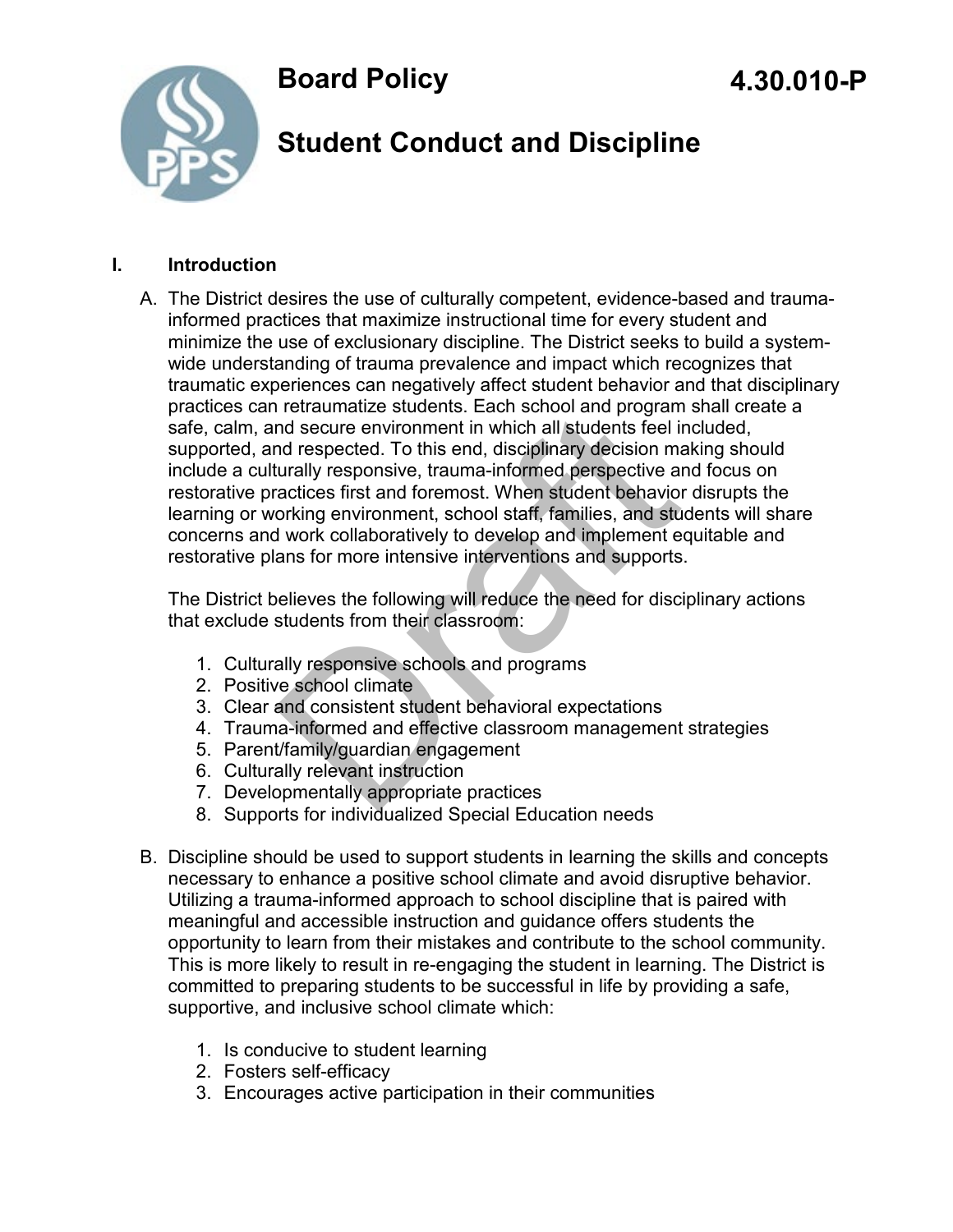

## **Student Conduct and Discipline**

The Superintendent or designee will work with all schools and programs to carry out a variety of culturally responsive, evidence-based and trauma-informed practices and strategies for maintaining a safe, calm, and secure school climate. The strategies shall focus on:

- 1. Communicating clear, appropriate, and consistent behavior expectations;
- 2. Educating students on behavior expectations;
- 3. Providing students with tiered supports/interventions;
- 4. Implementing consistent and fair use of consequences;
- 5. Encouraging teachers and staff to examine their unconscious bias and its effect on interactions with students;
- 6. Eliminating disproportionate uses of discipline actions;
- 7. Continuous review and improvement of discipline practices;
- 8. Fostering teachers' use of trauma-informed and effective classroom management strategies;

The District recognizes that some students experience disproportionate disciplinary actions in response to their behavior, specifically Latinx students, students with African American or Black, Native American, and Pacific Islander ancestry, English Language Learners, students with disabilities, LGBTQ Continuum students, and students living in poverty. The District recognizes that unconscious biases can impact disciplinary decision-making and seeks to eliminate disparities in the use of school and program discipline. As stated in our district Racial Educational Equity Policy (2.10.010-P) and resulting PPS RESJ Framework and Plan, Portland Public Schools understands systemic and cultural racism and the presence of bias in disciplinary actions and is committed to the success of every student in each of our District. Schools and programs shall strive to enforce disciplinary rules fairly, equitably, and without discrimination or bias. ling students with tiered supports/interventions;<br>menting consistent and fair use of consequences;<br>rraging teachers and staff to examine their uncons<br>on interactions with students;<br>ating disproportionate uses of discipline

- C. Recognizing that student discipline practices are closely related to student achievement, the District expects school practices that reflect racial equity and social justice as foundational values AND:
	- 1. Incorporate student and family perspective at all levels from policy to enforcement, and engage parents/guardians early in disciplinary processes;
	- 2. Are trauma-informed and evidence based, resulting in safer schools grounded in equity, improved student achievement, improved student attendance, and fosters student sense of self-efficacy;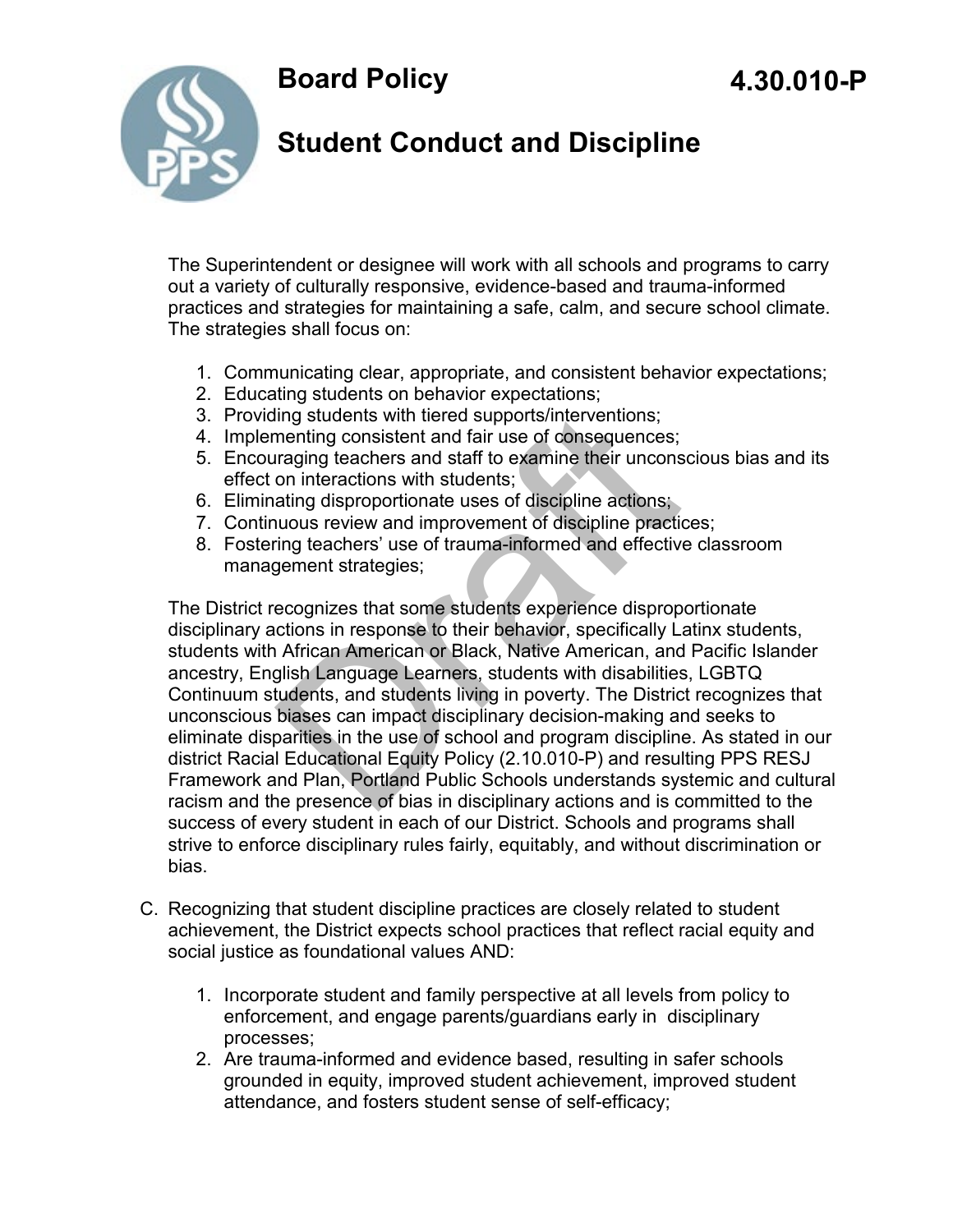



## **Student Conduct and Discipline**

- 3. Provide consistency, fairness, and equitable interventions and consequences across all schools and programs in the district;
- 4. Eliminate disparities in applying discipline by assuring equitable tiered interventions and consequences across all racial and ethnic groups, by gender, among those with disabilities and other protected classes (see 1.80.020-P, Non-Discrimination & 2.10.010-P, Racial Educational Equity Policy);
- 5. Are committed to explicitly identifying disparities in education outcomes for the purpose of targeting areas for action, intervention and investment.
- 6. Define and communicate expectations for student behavior;
- 7. Define and communicate expectations for staff responsibilities related to student conduct and discipline;
- 8. Are developmentally appropriate and in accordance with 4.30.025-AD, Discipline of Students with Disabilities;
- 9. Use restorative practices to balance the needs of the student, the needs of those directly affected by a student's behavior, and the needs of the overall school community;
- 10.Facilitate students, staff, parents/guardians and the community working together to provide both academic and non-academic support to students by providing additional and/or differentiated resources to support the success of all students, including students of color. mmitted to explicitly identifying disparities in educryose of targeting areas for action, intervention are and communicate expectations for student behave and communicate expectations for staff responsition and communicate
- D. Social justice principles must be imbedded in our schools and we must take the necessary steps to shift our system to meet the needs of students. These shifts will require personal and professional introspection, acknowledgement of unconscious biases, willingness to learn restorative and trauma-informed practices.

District leadership is expected to provide professional development to support these shifts, and to define procedures and practices that build a safe, supportive, and inclusive school climate. Everyone in a school who has direct contact with students is expected to utilize the learning opportunities provided to create and maintain an environment that inspires student learning by using principles of positive behavior support, cultural responsiveness, and trauma-informed effective discipline practices to support students' prosocial development.

### **II. Discipline Principles**

A. Discipline must be an equitable, transparent, timely, fair, and developmentally appropriate response based on individual student needs as defined in ORS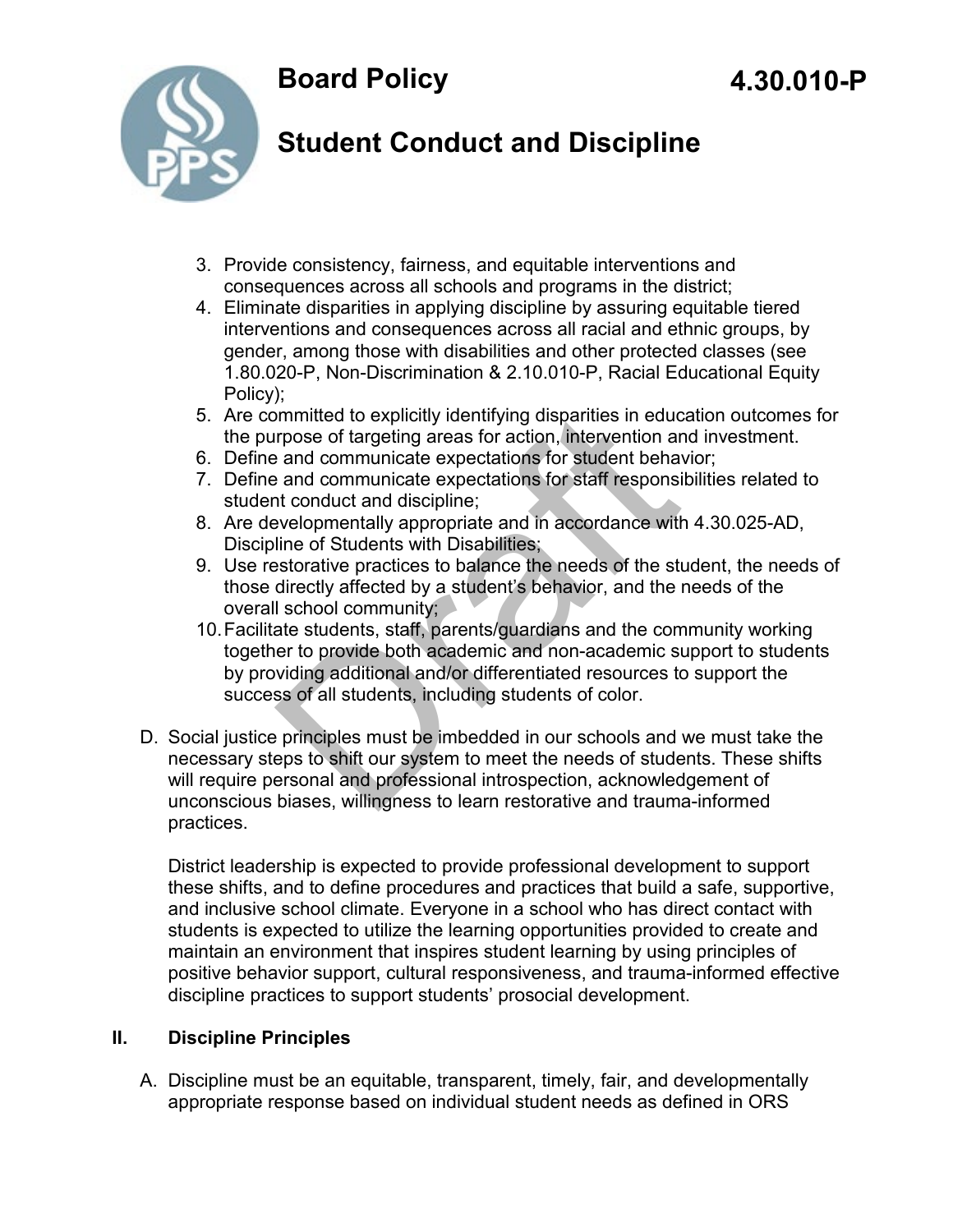

# **Student Conduct and Discipline**

339.250. The district discourages exclusionary discipline for students in grades PK-5 in accordance with state law.

- B. Discipline of students with disabilities must be in accordance with state and federal laws and 4.30.025-AD, Discipline of Students with Disabilities.
- C. Discipline practices should deter undesired behavior before it occurs, and use effective interventions after it occurs, seeking to repair any harm caused.
- D. The District and schools shall make every reasonable effort to first correct student undesired behavior through family, school, and community-based resources. These efforts involve utilizing a trauma-informed perspective to analyze individual student needs and adult responses, developing preventive, responsive, and developmentally appropriate interventions and providing disciplinary and educational alternatives.
- E. Discipline should take into consideration the understood effects of trauma to the developing brain and start at the lowest possible level reasonably determined to change the student's behavior and to minimize the loss of instructional time. It is the expectation that District representatives consider an individual student's trauma load when discussing discipline. Unless there is a behavior that poses an imminent risk to others, exclusionary discipline should be the actions of a last resort. sired behavior through family, school, and communiese efforts involve utilizing a trauma-informed periodual student needs and adult responses, development developmentally appropriate interventions and educational alternati

#### **III. Monitoring and Accountability**

- A. The Superintendent shall establish a structure at the District and school level to monitor progress on student conduct, including annual reporting to the Board.
- B. The District shall monitor progress on student conduct in a way that is data driven and responsive to the needs of schools and students.
- C. The monitoring structure shall be connected to School and District Improvement Plans and designed to identify areas of need, target tiered areas for support, thus enabling schools and the District to craft solutions.
- D. Monitoring information shall be presented in a manner that is transparent and accessible to administrators, teachers, and the general public as the law permits (OAR 581-021-0330, OAR 581-021-0340). Ongoing monitoring shall be used to ensure that equitable school-based practices are implemented in a fair, nondiscriminatory, and culturally responsive manner.

#### **IV. Implementation**

- A. The Superintendent shall develop administrative directives, procedures and/or standards to implement this policy.
- B. The District shall publish and distribute to staff, students and parents,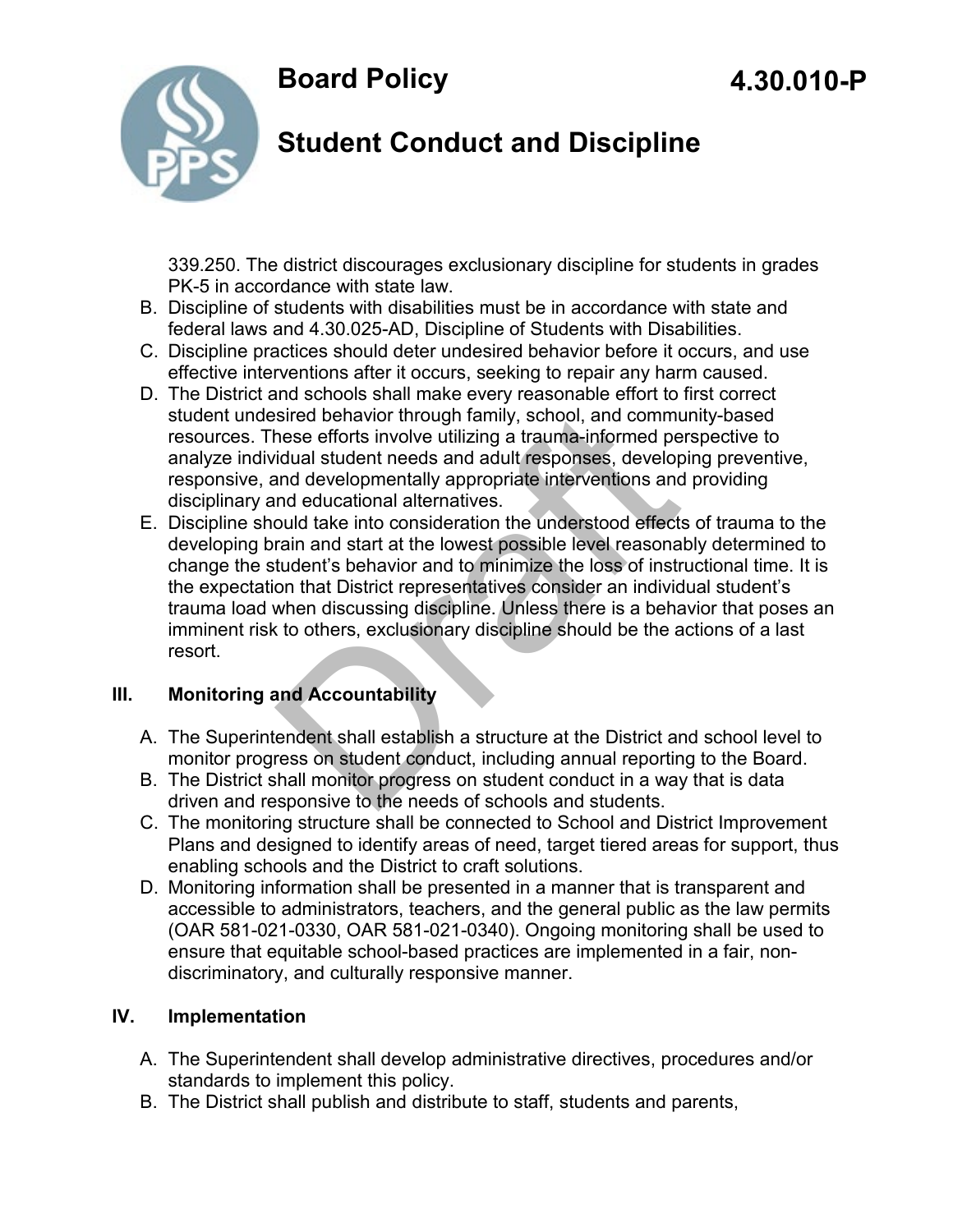

## **Student Conduct and Discipline**

expectations outlining student rights and responsibilities, behavior expectations, tiered interventions and potential disciplinary actions.

- C. Under this policy, resources will be allocated to support a culturally responsive trauma-informed approach to discipline, positive behavior and provide alternatives to exclusionary discipline.
- D. It is the expectation that students who have been excluded from the school setting will be provided with information about alternative programs of instruction that is appropriate and accessible to the student.

#### **V. Definitions**

- Restorative Practices: District staff shall endeavor to utilize restorative practices when applicable and agreed upon by all parties. Restorative practices include, but are not limited to:
- o Restorative Conferencing: a meeting between all parties impacted, attendees include school administrators, teachers, staff, students, parents/guardians, and appropriate community service providers to discuss impact of behavior, solving conflict peacefully, and to create a plan of action for interventions and supports. priate and accessible to the student.<br>
Practices: District staff shall endeavor to utilize res<br>
ble and agreed upon by all parties. Restorative p<br>
mited to:<br>
crative Conferencing: a meeting between all parties<br>
lees includ
	- o Restorative Responsive Circles: a gathering to give space to students directly involved in a conflict and others directly affected to discuss the impact of the behavior and develop a plan to repair the harm.
	- o Restorative Action Plan: the result of the circle described above, requiring students to make reparations that meet the needs of those impacted.
- Tiered Supports: the main component of a data based Multi-tiered Systems of Support (MTSS) framework. Attention is focused on Tier 1 (universal practices and supports for all students), Tier 2 (targeted small group strategies and supports provided in addition to Tier 1) and Tier 3 (supports at the individual student level).
- Self-Efficacy: students' belief in their innate ability to set and achieve goals.
- Social Justice Principles: values that favor measures aimed at decreasing or eliminating inequity; promoting inclusiveness of diversity; and establishing environments that are supportive of all people.
- Trauma-Informed Approach: designed to be a community response to support traumatized students and their families. This includes policies and practices that create safe school environments and professional learning regarding the signs and symptoms of trauma, promote resiliency and wellness among students, their families, and staff, and reduce re-traumatization.

Legal References: ORS 339.240, ORS 339.250, ORS 659.850, OAR 581-021-0045,